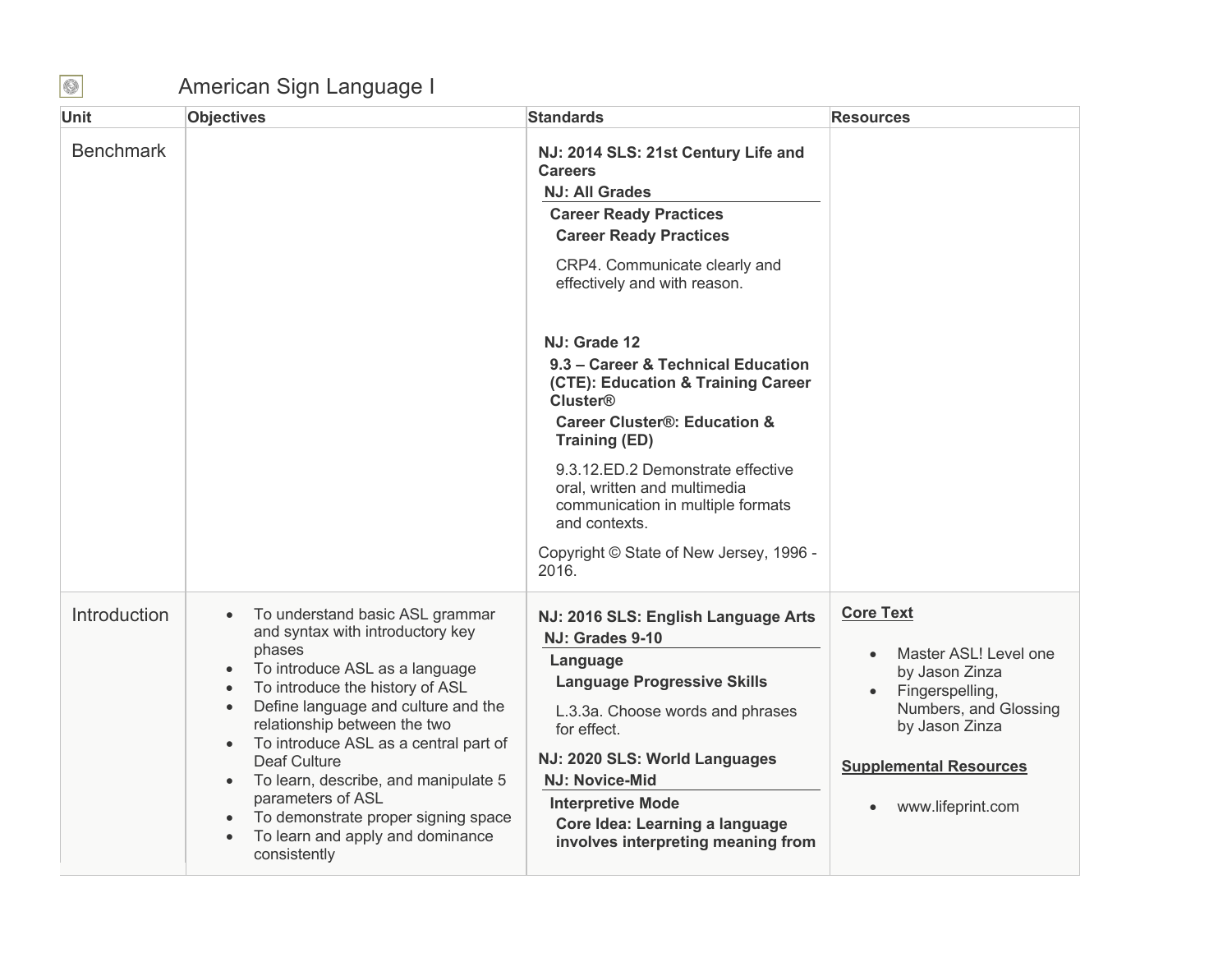- • To introduce and understand the role **listening, viewing, and reading** www. asl.ms of non-manual sign (NMS) as a component of ASL
- • To learn ASL alphabet and numbers, **Novice Mid learners understand**  0-30 **and communicate at the word,**
- To demonstrate proper hand position **phrase, and simple sentence level**
- To learn proper use of fingerspelling **recognize memorized words and**
- To understand and use basic classifiers (CL:1, CL:3, CL:"aircraft") • To understand and use basic **phrases that bring meaning to text.** and their functions in ASL
- • To learn survival signs and key phrases
- 

Structure: ASL parameters

 Culture: greetings and introductions, leaving, **Interpersonal Mode**  getting attention, voice-off, Deaf/deaf **Core Idea: Interpersonal**

# **Learning Targets: individuals.**

- 
- Great and exchange names with **•** Great and exchange names with **ask memorized questions, state**
- Recognize that ASL and English are **describe people, place, and things.**  two different languages **They have no real functional**
- Demonstrate knowledge of basic • Demonstrate knowledge of basic **abilities and, therefore, cannot** culture **information**.
- Recognize and produce the ASL alphabet correctly by memory (receptive and expressive)

**Novice Mid learners understand** phrase, and simple sentence level for fingerspelling **and can independently identify and** recognize memorized words and culturally authentic materials in the **culturally authentic materials in the** *(fingerspelling practice)* target language.

 spoken and written words, phrases, 7.1.NM.IPRET.1: Identify familiar primates and simple sentences contained in<br>To introduce, label and review part of culturally authentic materials and<br>other resources related to targeted themes.

What is your name? Do you understand? actions and/or gestures to oral and<br>written directions, commands, and **Question(s):** 7.1.NM.IPRET.2: Respond with written directions, commands, and requests that relate to familiar and practiced topics.

**Core Idea: Interpersonal meaning between and among communication is the exchange of information and the negotiation of** 

 **and communicate at the word and** • Name, compare and demonstrate **phrase level independently when Novice Mid learners understand**  and communicate at the word and phrase level independently when ASL parameters *responding to learned questions,* describe people, place, and things.  courtesies and manners in Deaf **participate in true exchanges of** peers **needs and preferences, and briefly**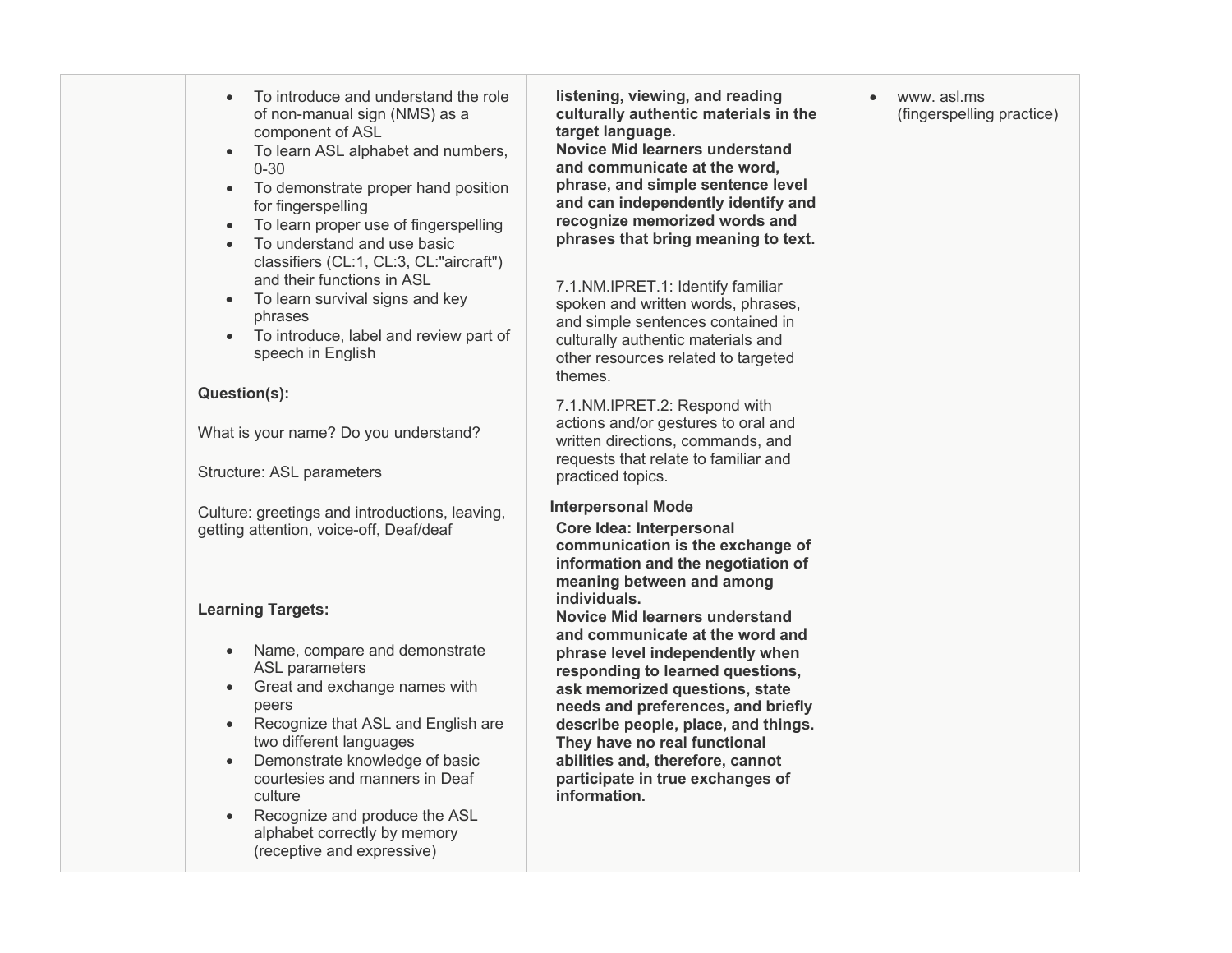**understands and communicates at memorized words and phrases -Respond to learned questions. -State needs and preferences. -Describe people, places, and the word level and can use independently to: -Ask memorized questions. things.** 

 memorized words and phrases. 7.1.NM.B.4 Ask and respond to simple questions, make requests, and express preferences using

 using words, phrases, and short other content areas. 7.1.NM.B.5 Exchange information sentences practiced in class on familiar topics or on topics studied in

## **C. Presentational Mode**

 **The Novice-Mid language learner understands and communicates at memorized words and phrases -State needs and preferences. Linguistic: the word level and can use independently to: -Make lists. -Describe people, places, and** 

**things.** 

 7.1.NM.C.2 Imitate, recite, and/or dramatize simple poetry, rhymes, songs, and skits.

 practices from the target culture(s). 7.1.NM.C.5 Name and label tangible cultural products and imitate cultural

 Copyright © State of New Jersey, 1996 - 2020.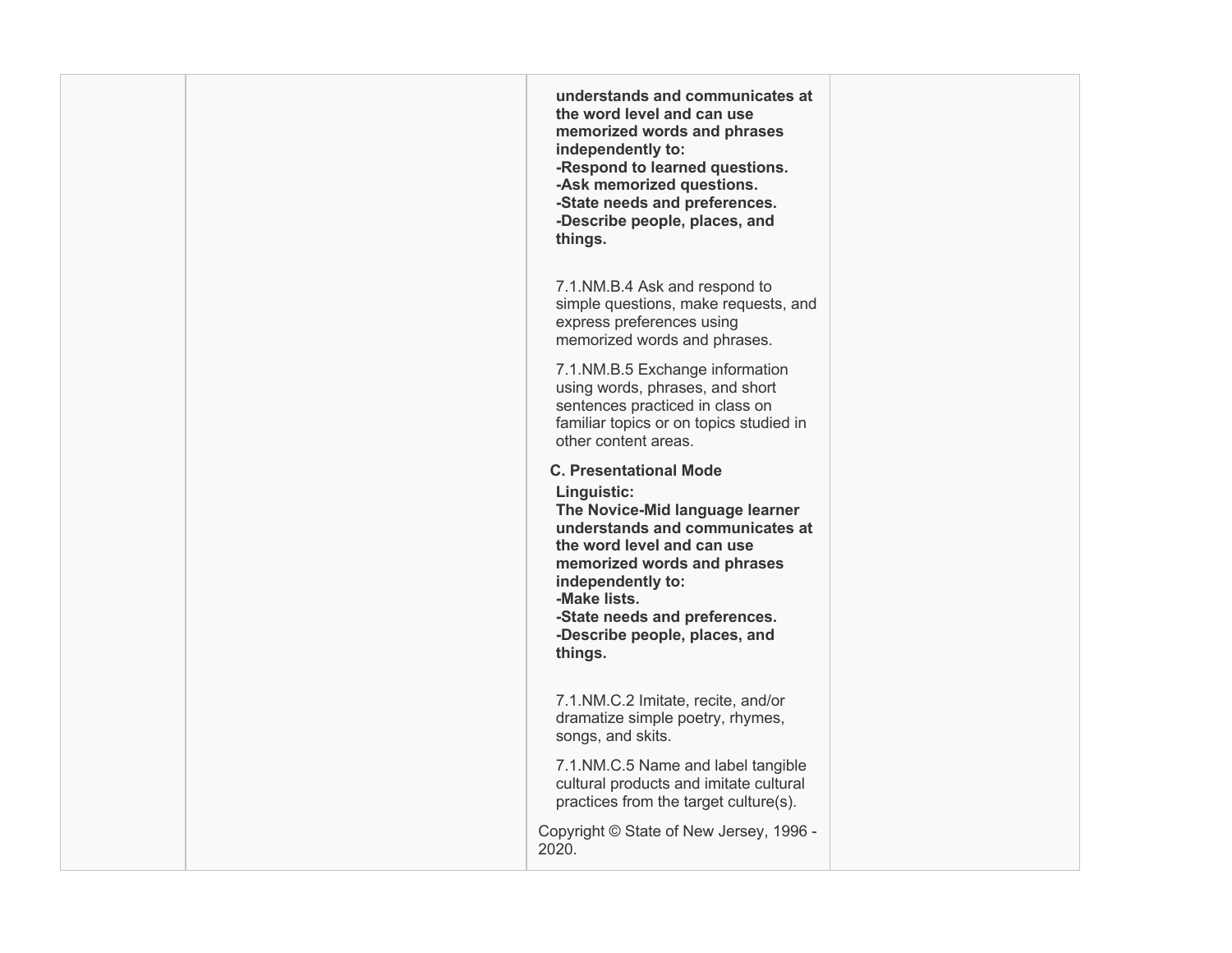| Unit 1:<br>Welcome | To learn everyday expressions,<br>$\bullet$<br>proper greetings and farewells<br>To demonstrate comprehension and<br>$\bullet$<br>expression of basic<br>conversations/dialogues<br>To introduce yourself and others<br>$\bullet$<br>To learn basic ASL sentence<br>structure<br>To understand and demonstrate<br>person pronouns<br>To demonstrate simple information<br>$\bullet$<br>supported by visuals (pictures, props,<br>gestures)<br>To understand and demonstrate<br>identified directional verbs<br>To understand the role of non-manual<br>signals and movement in negations<br>(nod, shake, yes, no)<br>To ask and answer Unit 1 questions:<br>$\bullet$<br>what, where, when, who, why, which,<br>how, yes/no<br>To learn how to interact appropriately<br>$\bullet$<br>with Deaf people<br>To introduce and apply mouth<br>morphemes in Unit 1 vocabulary<br>(sick, lousy, tired, late/not yet)<br>To learn the role of facial expressions<br>$\bullet$<br>and non-manual signals<br>To learn the significant of sign<br>variations<br>To identify differences in sign<br>$\bullet$<br>variation of specified vocabulary<br>To understand identified linguistic<br>$\bullet$<br>flexibility with ASL (ex. assimilation,<br>compound signs)<br>To learn identified compound signs<br>To understand variations, dialects<br>and regional differences in sign | NJ: 2016 SLS: English Language Arts<br>NJ: Grades 9-10<br>Language<br><b>Language Progressive Skills</b><br>L.6.1c. Recognize and correct<br>inappropriate shifts in pronoun<br>number and person.<br>NJ: 2020 SLS: World Languages<br><b>NJ: Novice-Mid</b><br><b>Interpretive Mode</b><br>Core Idea: Learning a language<br>involves interpreting meaning from<br>listening, viewing, and reading<br>culturally authentic materials in the<br>target language.<br><b>Novice Mid learners understand</b><br>and communicate at the word,<br>phrase, and simple sentence level<br>and can independently identify and<br>recognize memorized words and<br>phrases that bring meaning to text.<br>7.1.NM.IPRET.1: Identify familiar<br>spoken and written words, phrases,<br>and simple sentences contained in<br>culturally authentic materials and<br>other resources related to targeted<br>themes.<br>7.1.NM.IPRET.2: Respond with<br>actions and/or gestures to oral and<br>written directions, commands, and<br>requests that relate to familiar and<br>practiced topics.<br><b>Interpersonal Mode</b> | <b>Core Text</b><br>Master ASL! Level one<br>by Jason Zinza<br>Fingerspelling,<br>Numbers, and Glossing<br>by Jason Zinza<br><b>Supplemental Resources</b><br>www.lifeprint.com<br>www.asl.ms<br>(fingerspelling practice) |
|--------------------|---------------------------------------------------------------------------------------------------------------------------------------------------------------------------------------------------------------------------------------------------------------------------------------------------------------------------------------------------------------------------------------------------------------------------------------------------------------------------------------------------------------------------------------------------------------------------------------------------------------------------------------------------------------------------------------------------------------------------------------------------------------------------------------------------------------------------------------------------------------------------------------------------------------------------------------------------------------------------------------------------------------------------------------------------------------------------------------------------------------------------------------------------------------------------------------------------------------------------------------------------------------------------------------------------------------------------------------------------------------------------|------------------------------------------------------------------------------------------------------------------------------------------------------------------------------------------------------------------------------------------------------------------------------------------------------------------------------------------------------------------------------------------------------------------------------------------------------------------------------------------------------------------------------------------------------------------------------------------------------------------------------------------------------------------------------------------------------------------------------------------------------------------------------------------------------------------------------------------------------------------------------------------------------------------------------------------------------------------------------------------------------------------------------------------------------------------------------------------------------------|----------------------------------------------------------------------------------------------------------------------------------------------------------------------------------------------------------------------------|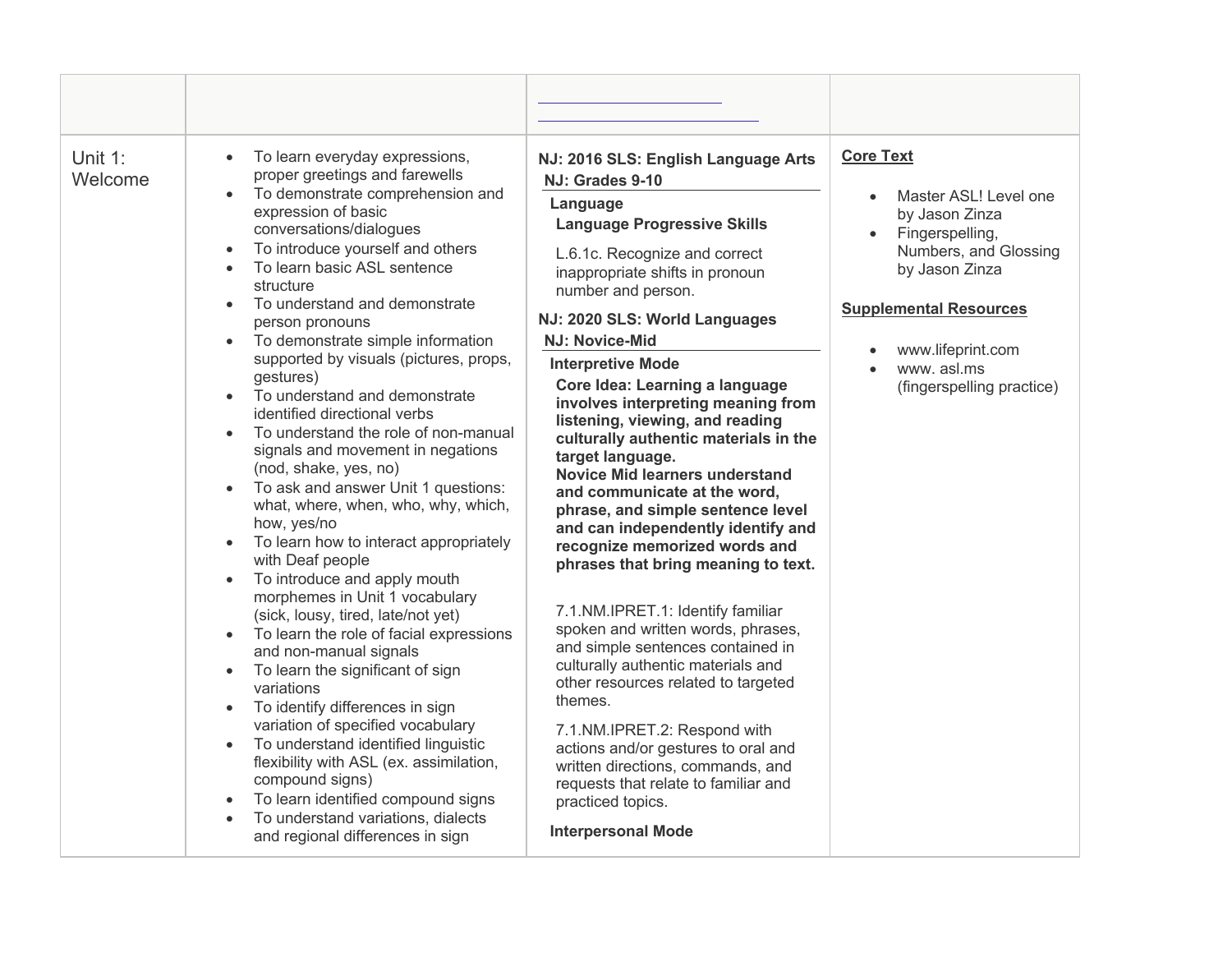- • To understand variations, dialects and regional differences in signs
- • To explain the Deaf President Now movement, its impact and significance
- • To explain the significance of Gallaudet University within Deaf culture
- • To introduce and learn about famous Deaf Figures (Marlee Matlin, Nyle Dimarco, Heather Whitestone, Sean Forbes etc).

## **Question(s):**

 • Whats up, How are you? What is the homework? When is the homework due? Are you hearing/Deaf? Are you sick? Why are you late? May I go to the bathroom?

## **Structure:**

- Statements: to-be verbs, closing signal
	- o Time-topic-comment: SVO
	- o Non-manual signals: eyebrows up, eyebrows down
	- o Introduction to directional verbs
	- o Introduction to pronouns (singular and plural)
	- o Sign conceptualization pg. 23

## **Culture:**

 • Getting attention, eye contact, introductions related to personal information, lipreading/mouthing,

 **Core Idea: Interpersonal meaning between and among communication is the exchange of information and the negotiation of individuals.** 

 **Novice Mid learners understand and communicate at the word and phrase level independently when responding to learned questions, ask memorized questions, state describe people, place, and things. They have no real functional participate in true exchanges of needs and preferences, and briefly abilities and, therefore, cannot information.** 

 7.1.NM.IPERS.1: Request and provide information by asking and answering simple, practiced questions, using memorized words and phrases.

## **Presentational Mode**

 **Core Idea: Presentational presenting information, concepts, and ideas to an audience of communication mode involves listeners or readers on a variety of topics.**

 **Novice Mid learners understand and communicate at the word and phrase level and can use memorized words and phrases and preferences. They can describe people, places, and memorized words and phrases and combining and recombining independently when stating needs things with a combination of a few simple sentences formed by learned language.**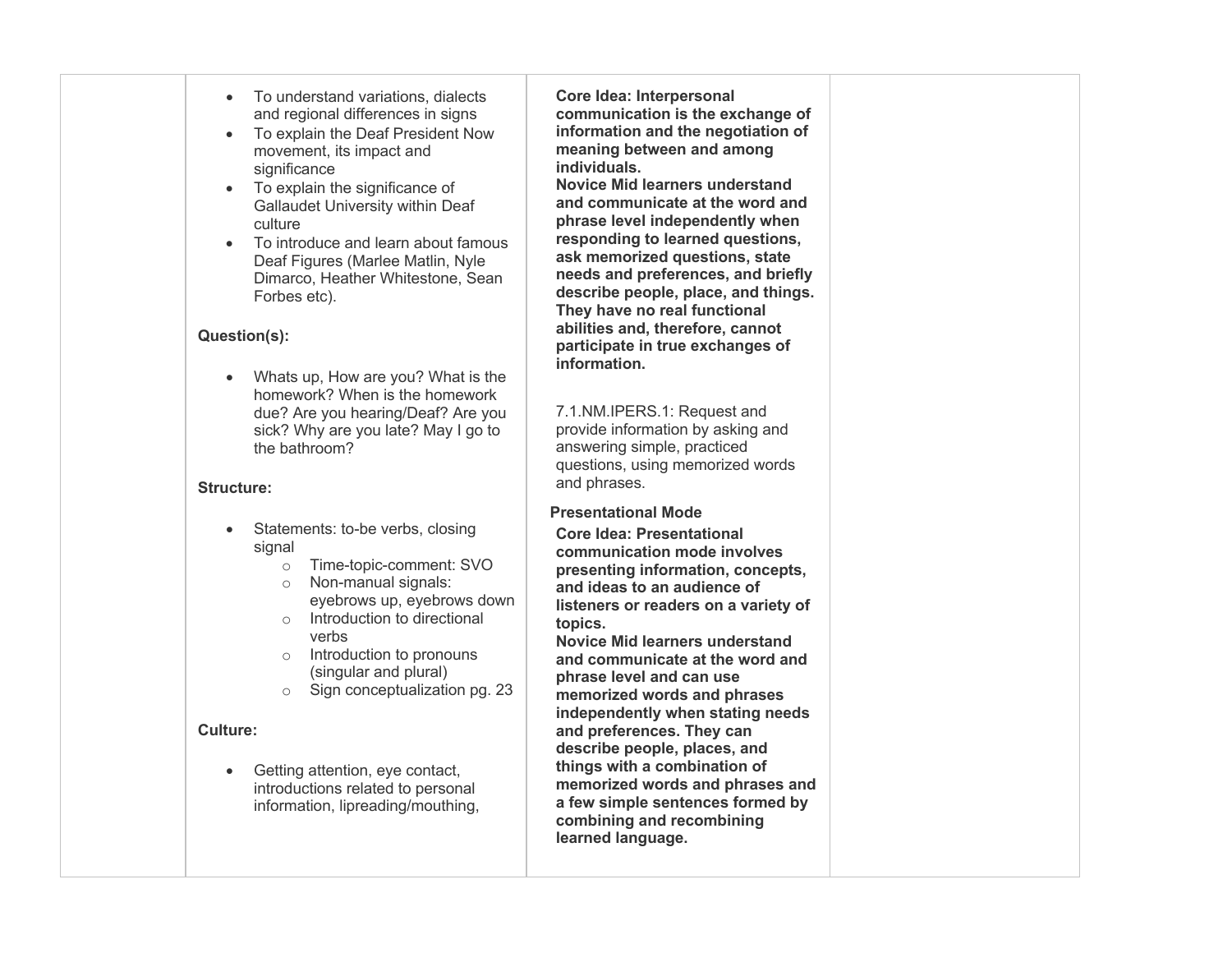|                                      | deafness as a cultural identity<br>(Deaf/deaf), Deaf events, applause                    | 7.1.NM.PRSNT.3: Imitate, recite,<br>and/or dramatize simple poetry,<br>rhymes, songs, and skits.<br>7.1.NM.PRSNT.4: Copy/write words,<br>phrases, or simple guided texts on<br>familiar topics.                                                                                                                                                 |                  |
|--------------------------------------|------------------------------------------------------------------------------------------|-------------------------------------------------------------------------------------------------------------------------------------------------------------------------------------------------------------------------------------------------------------------------------------------------------------------------------------------------|------------------|
|                                      |                                                                                          | NJ: 2014 SLS: World Languages<br><b>NJ: Novice-Mid</b>                                                                                                                                                                                                                                                                                          |                  |
|                                      |                                                                                          | <b>B. Interpersonal Mode</b><br>Linguistic:<br>The Novice-Mid language learner<br>understands and communicates at<br>the word level and can use<br>memorized words and phrases<br>independently to:<br>-Respond to learned questions.<br>-Ask memorized questions.<br>-State needs and preferences.<br>-Describe people, places, and<br>things. |                  |
|                                      |                                                                                          | 7.1.NM.B.2 Give and follow simple<br>oral and written directions,<br>commands, and requests when<br>participating in age-appropriate<br>classroom and cultural activities.                                                                                                                                                                      |                  |
|                                      |                                                                                          | 7.1.NM.B.3 Imitate appropriate<br>gestures and intonation of the target<br>culture(s)/language during greetings,<br>leave-takings, and daily interactions.                                                                                                                                                                                      |                  |
|                                      |                                                                                          | Copyright © State of New Jersey, 1996 -<br>2020.<br><b>American Sign Language I</b><br>Interdisciplinary Standards.docx                                                                                                                                                                                                                         |                  |
| Unit 2:<br>Getting<br><b>Started</b> | To ask for help and clarification<br>To engage in conversation on a<br>variety of topics | NJ: 2016 SLS: English Language Arts<br>NJ: Grades 9-10                                                                                                                                                                                                                                                                                          | <b>Core Text</b> |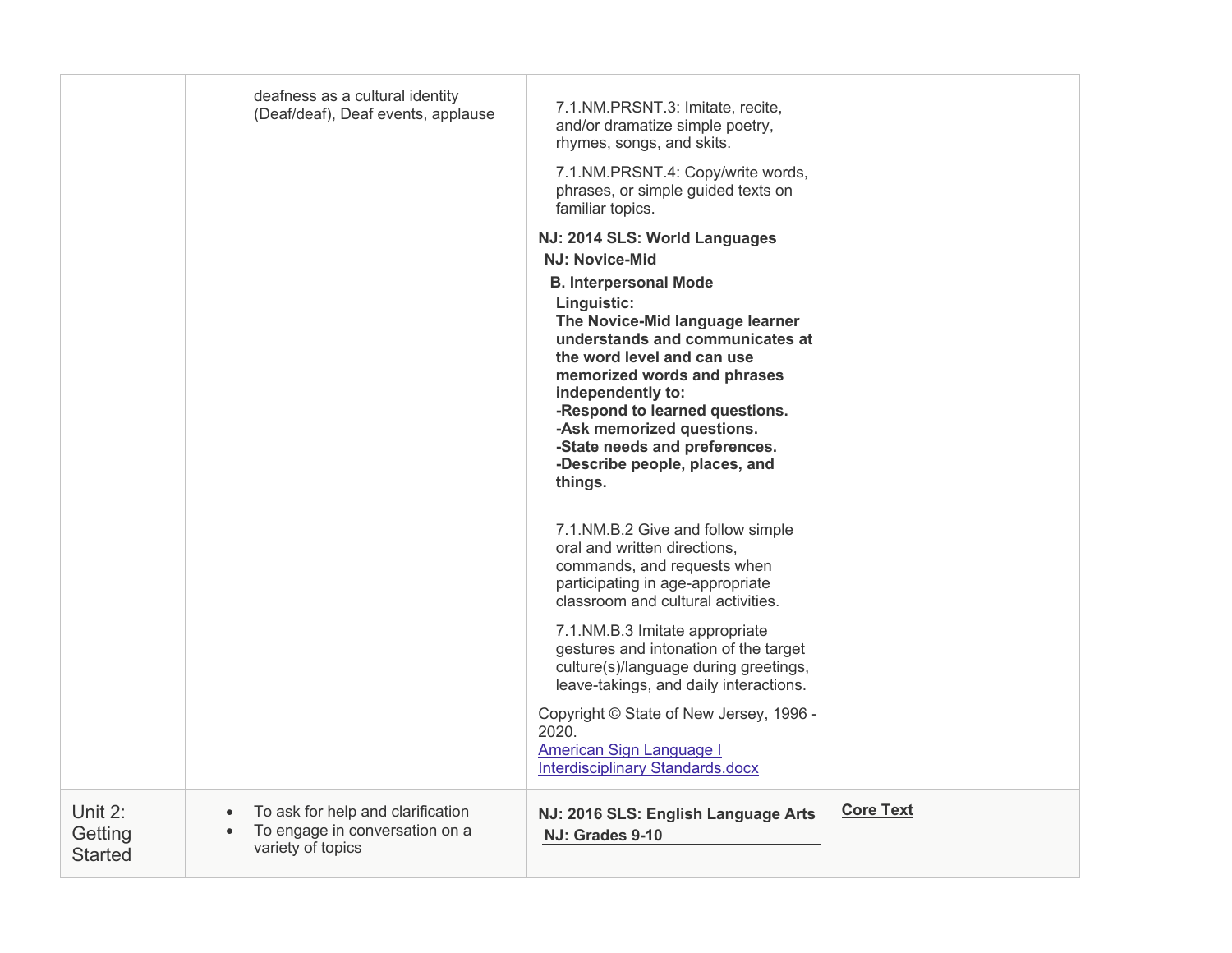- To improve familiarity with ASL **Writing**  Master ASL! Level one
- 
- To understand iconic and arbitrary • To understand iconic and arbitrary **substantive topics or texts, using** by Jason Zinza
- To expand knowledge of cultural view **sufficient evidence.** The supplemental Resources of Deafness (Deaf pride)
- • To produce appropriate movement for non-verb pairs
- To identify noun-verb pairs
- • To expand knowledge of mouth morphemes (finish-"fsh")
- • To understand and apply directionality with specified verbs
- To introduce agent marker **NJSLSA.W2 Write**
- To learn the function of classifiers **informative/explanatory texts to**
- To apply classifiers for people. **examine and convey complex**
- • To introduce adverbs/adjectives using **selection, organization, and**  flexibility in movement and NMS **analysis of content.**
- To identify and use numbers 30-100
- Introduce months, days of the week and birthdays
- Introduce simple past, present and
- To understand the relationship **NJ: Novice-Mid**
- between language and culture<br>
 To compare the perspectives of **Interpretive Mode**<br> **Core Idea:** Learni deafness (ex. pathological, cultural)
- • To expose students to a variety of academic vocabulary and figurative language
- • To expand knowledge of contemporary Deaf figures in USA
- To learn about significant people in Deaf history (Laurent Clerc, Thomas Hopkins Gallaudet, Alice)

• To apply Wh signs and facial **NJSLSA.W1 Write arguments to •** Fingerspelling, grammar and syntax **Text Types and Purposes** by Jason Zinza **NJSLSA.W1 Write arguments to** expressions **support claims in an analysis of Support claims in an analysis of Numbers**, and Glossing  signs **valid reasoning and relevant and**

> claim(s), distinguish the claim(s) from claim(s), counterclaims, reasons, and W.9-10.1a. Introduce precise alternate or opposing claims, and create an organization that establishes clear relationships among evidence.

## **NJSLSA.W2 Write**

selection, organization, and vehicles, and eyes (CL:2 (two **ideas and information clearly and** meanings) CL:3) **accurately through the effective** 

> manage the complexity of the topic. W.9-10.2d. Use precise language and domain-specific vocabulary to

# future tenses **NJ: 2020 SLS: World Languages**

 **Core Idea: Learning a language involves interpreting meaning from listening, viewing, and reading culturally authentic materials in the target language.**

and communicate at the word. phrase, and simple sentence level and can independently identify and recognize memorized words and  **phrases that bring meaning to text. Novice Mid learners understand**  • To learn about significant people in<br>
Deaf history (Laurent Clerc, Thomas<br>
Hopkins Gallaudet, Alice)<br>
The Hopkins Gallaudet, Alice and Simple sentence level<br>
The phrase, and simple sentence level<br>  $\frac{1}{2}$ <br>
Hopkins Gall

- Master ASL! Level one
- Numbers, and Glossing

- www.lifeprint.com
- • www. asl.ms (fingerspelling practice)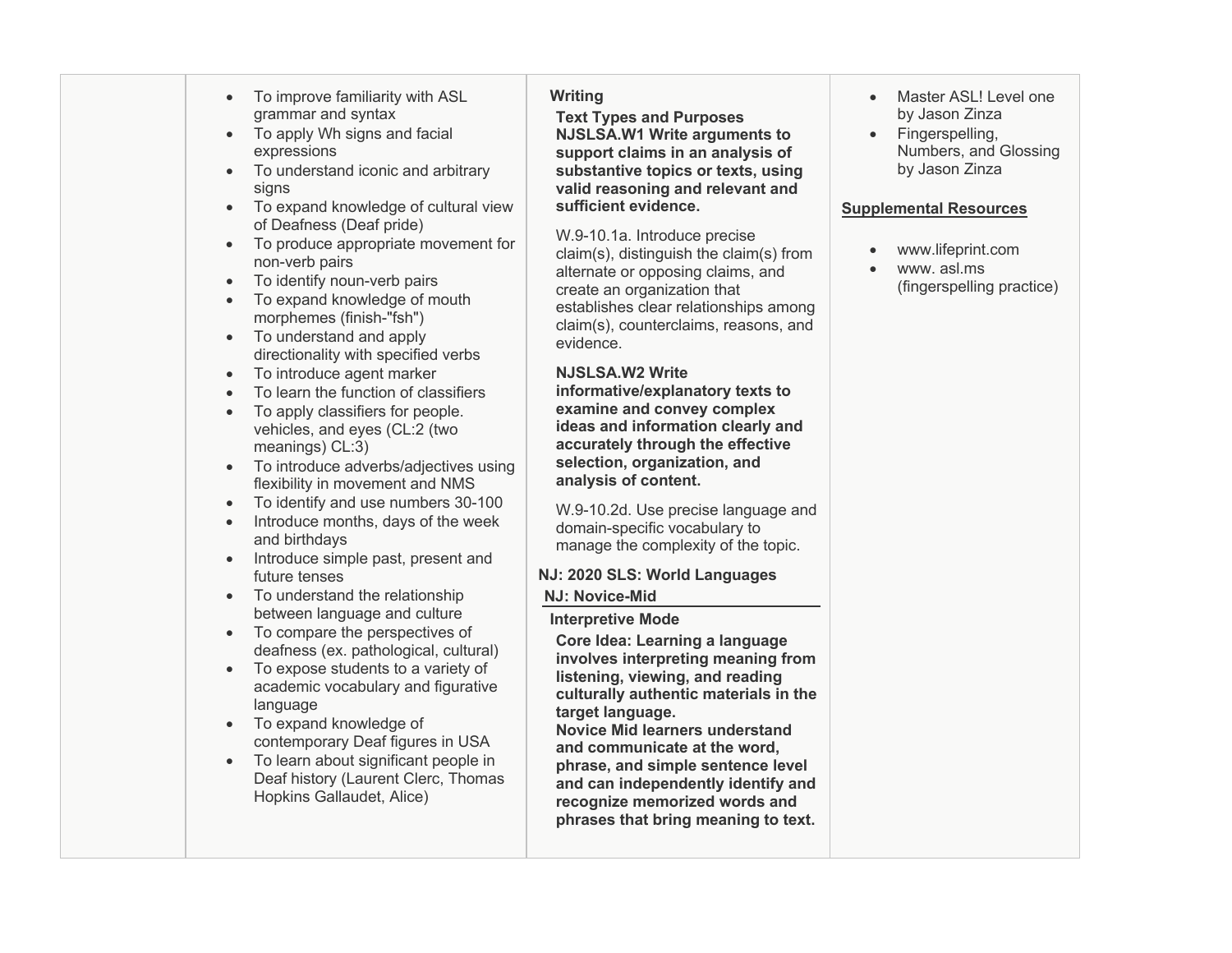| Unit 3:<br>Getting to<br>Know You | • To expand ASL skills and topic-comment<br>structure<br>• To understand how ASL "name signs" are<br>created<br>• To learn the common categories of name<br>signs | NJ: 2016 SLS: English Language Arts<br>NJ: Grades 9-10<br>Language<br><b>Knowledge of Language</b><br>NJSLSA.L3 Apply knowledge of<br>language to understand how | <b>Core Text</b><br>Master ASL! Level one<br>$\bullet$<br>by Jason Zinza |
|-----------------------------------|-------------------------------------------------------------------------------------------------------------------------------------------------------------------|------------------------------------------------------------------------------------------------------------------------------------------------------------------|--------------------------------------------------------------------------|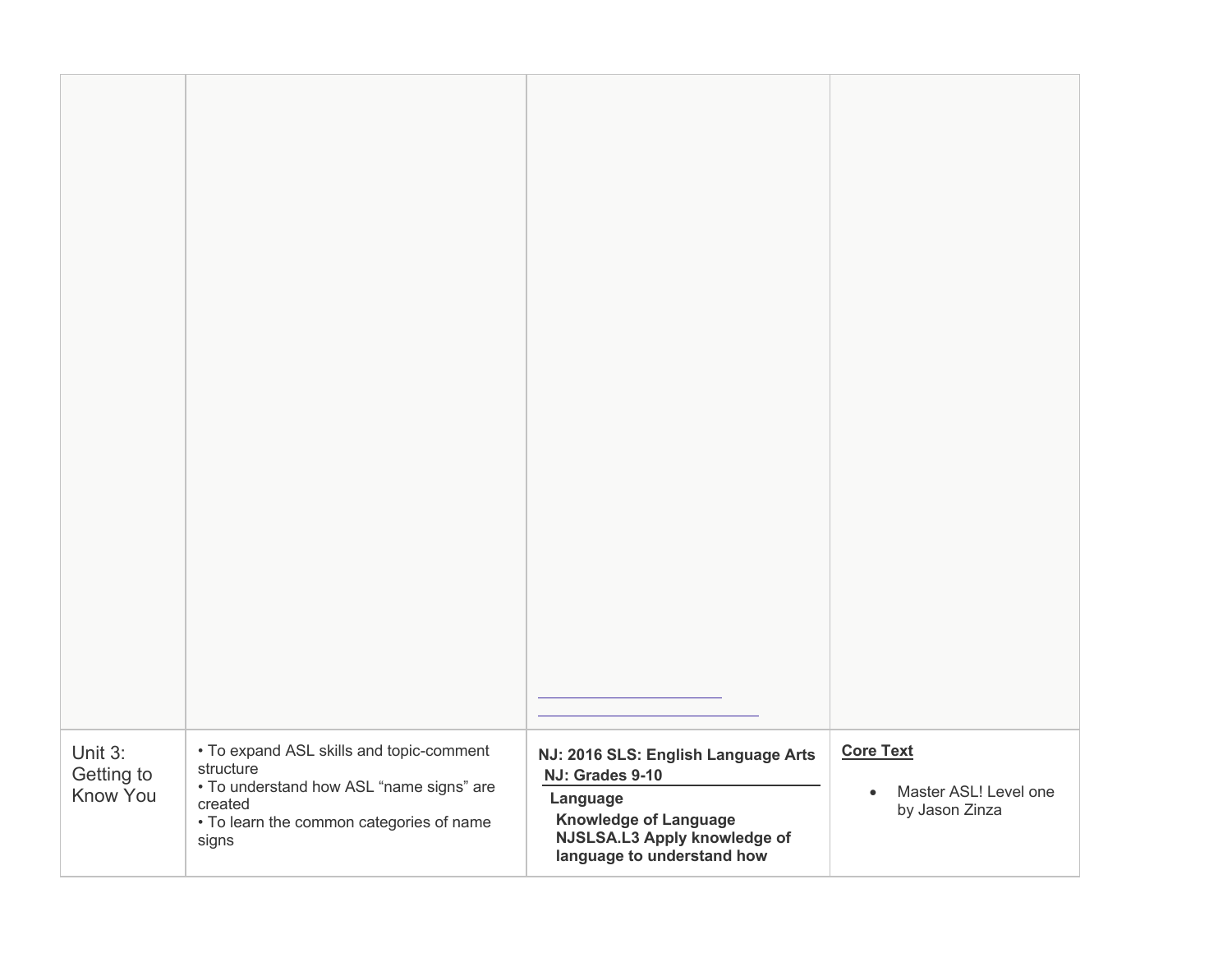| • T o incorporate numbers into conversation<br>• To use possessive signs and deixis<br>appropriately<br>• To distinguish possessive vocabulary<br>(possessive pronouns vs. personal pronouns)<br>• To compare and contrast English/ASL<br>pronouns (i.e. gender specific, number<br>specific) • To expand use and application of<br>holidays, birthdays, calendar concepts<br>• To discuss personal preferences<br>• To ask and answer questions about one's<br>background<br>• To understand the cultural significance of<br>identity and personal history<br>• To share information about backgrounds<br>• To understand how eye gaze relates to<br>deixis (referent)<br>• To understand there are different signed<br>languages around the world<br>• To learn a listing technique for up to 5 topics<br>• To learn how ASL uses space to show<br>compound ideas (i.e. shoulder shifting)<br>• To compare conjunctions in English with<br>common ASL structures<br>• To introduce assistive technology commonly<br>used in the Deaf-World<br>• To introduce rhetorical question sentence<br>structure to give information<br>• Compare/contrast functions of rhetorical<br>questions in English and ASL | language functions in different<br>contexts, to make effective choices<br>for meaning or style, and to<br>comprehend more fully when<br>reading or listening.<br>L.9-10.3a. Vary word choice and<br>sentence structure to demonstrate an<br>understanding of the influence of<br>language.<br>NJ: 2020 SLS: World Languages<br><b>NJ: Novice-Mid</b><br><b>Interpersonal Mode</b><br>Core Idea: Interpersonal<br>communication is the exchange of<br>information and the negotiation of<br>meaning between and among<br>individuals.<br><b>Novice Mid learners understand</b><br>and communicate at the word and<br>phrase level independently when<br>responding to learned questions,<br>ask memorized questions, state<br>needs and preferences, and briefly<br>describe people, place, and things.<br>They have no real functional<br>abilities and, therefore, cannot<br>participate in true exchanges of<br>information. | Fingerspelling,<br>Numbers, and Glossing<br>by Jason Zinza<br><b>Supplemental Resources</b><br>www.lifeprint.com<br>www.asl.ms<br>(fingerspelling practice) |
|------------------------------------------------------------------------------------------------------------------------------------------------------------------------------------------------------------------------------------------------------------------------------------------------------------------------------------------------------------------------------------------------------------------------------------------------------------------------------------------------------------------------------------------------------------------------------------------------------------------------------------------------------------------------------------------------------------------------------------------------------------------------------------------------------------------------------------------------------------------------------------------------------------------------------------------------------------------------------------------------------------------------------------------------------------------------------------------------------------------------------------------------------------------------------------------------------------|--------------------------------------------------------------------------------------------------------------------------------------------------------------------------------------------------------------------------------------------------------------------------------------------------------------------------------------------------------------------------------------------------------------------------------------------------------------------------------------------------------------------------------------------------------------------------------------------------------------------------------------------------------------------------------------------------------------------------------------------------------------------------------------------------------------------------------------------------------------------------------------------------------------------------------|-------------------------------------------------------------------------------------------------------------------------------------------------------------|
| Question(s):<br>Where are you from? Where were<br>$\bullet$<br>you born? What is your favorite<br>color? Why did you move here?<br>Where did you grow up? When is                                                                                                                                                                                                                                                                                                                                                                                                                                                                                                                                                                                                                                                                                                                                                                                                                                                                                                                                                                                                                                          | 7.1.NM.IPERS.1: Request and<br>provide information by asking and<br>answering simple, practiced<br>questions, using memorized words<br>and phrases.<br>7.1.NM.IPERS.2: Share basic needs<br>on very familiar topics using words,                                                                                                                                                                                                                                                                                                                                                                                                                                                                                                                                                                                                                                                                                               |                                                                                                                                                             |

Thanksgiving? What is your email?

## **NJ: 2020 SLS: World Languages**

## **NJ: Novice-Mid**

## **Interpersonal Mode**

 phrases, and short memorized, 7.1.NM.IPERS.2: Share basic needs on very familiar topics using words, formulaic sentences practiced in class.

## **Supplemental Resources**

- www.lifeprint.com
- • www. asl.ms (fingerspelling practice)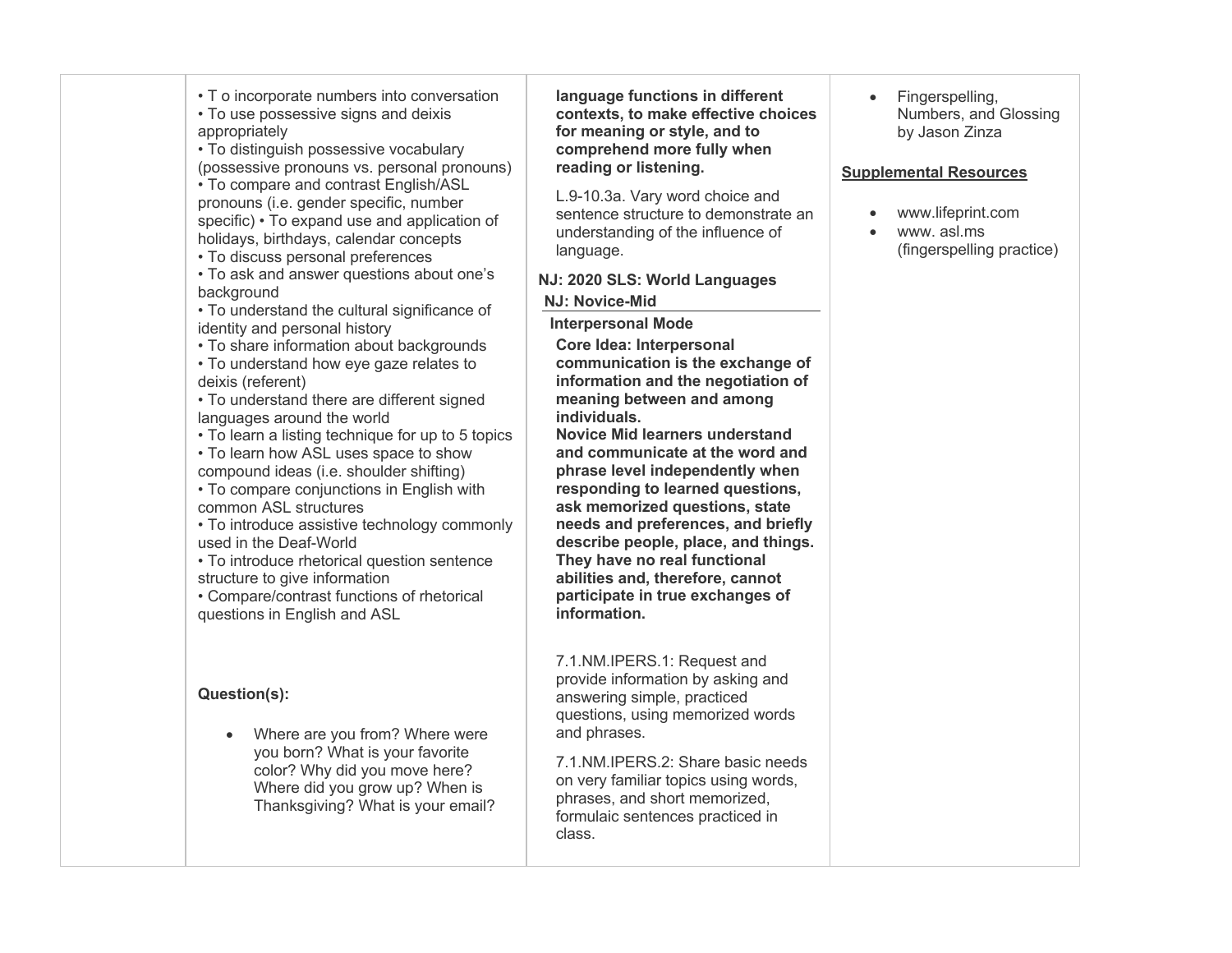## **Structure:**

- Statements: rhetorical questions
- Eye gaze-deixis, listing techniques, conjunctions, possessive pronouns

## **Culture:**

 • Significance of identity and background, video phone, TTY, signs, global signed language, alarms, assistive technology, name regional variations, cochlear implants/amplification

 and react to others' basic preferences words, phrases, and simple memorized sentences that are 7.1.NM.IPERS.3: Express one's own and/or feelings using memorized, supported by gestures and visuals.

 7.1.NM.IPERS.4: Give and follow simple oral and written directions, commands, and requests when participating in classroom and cultural activities.

## **Presentational Mode**

 **Core Idea: Presentational presenting information, concepts, and ideas to an audience of communication mode involves listeners or readers on a variety of topics.**

 **Novice Mid learners understand and communicate at the word and phrase level and can use memorized words and phrases and preferences. They can describe people, places, and memorized words and phrases and combining and recombining independently when stating needs things with a combination of a few simple sentences formed by learned language.** 

 7.1.NM.PRSNT.3: Imitate, recite, and/or dramatize simple poetry, rhymes, songs, and skits.

 phrases, or simple guided texts on 7.1.NM.PRSNT.4: Copy/write words, familiar topics.

 7.1.NM.PRSNT.5: Present information from age- and level-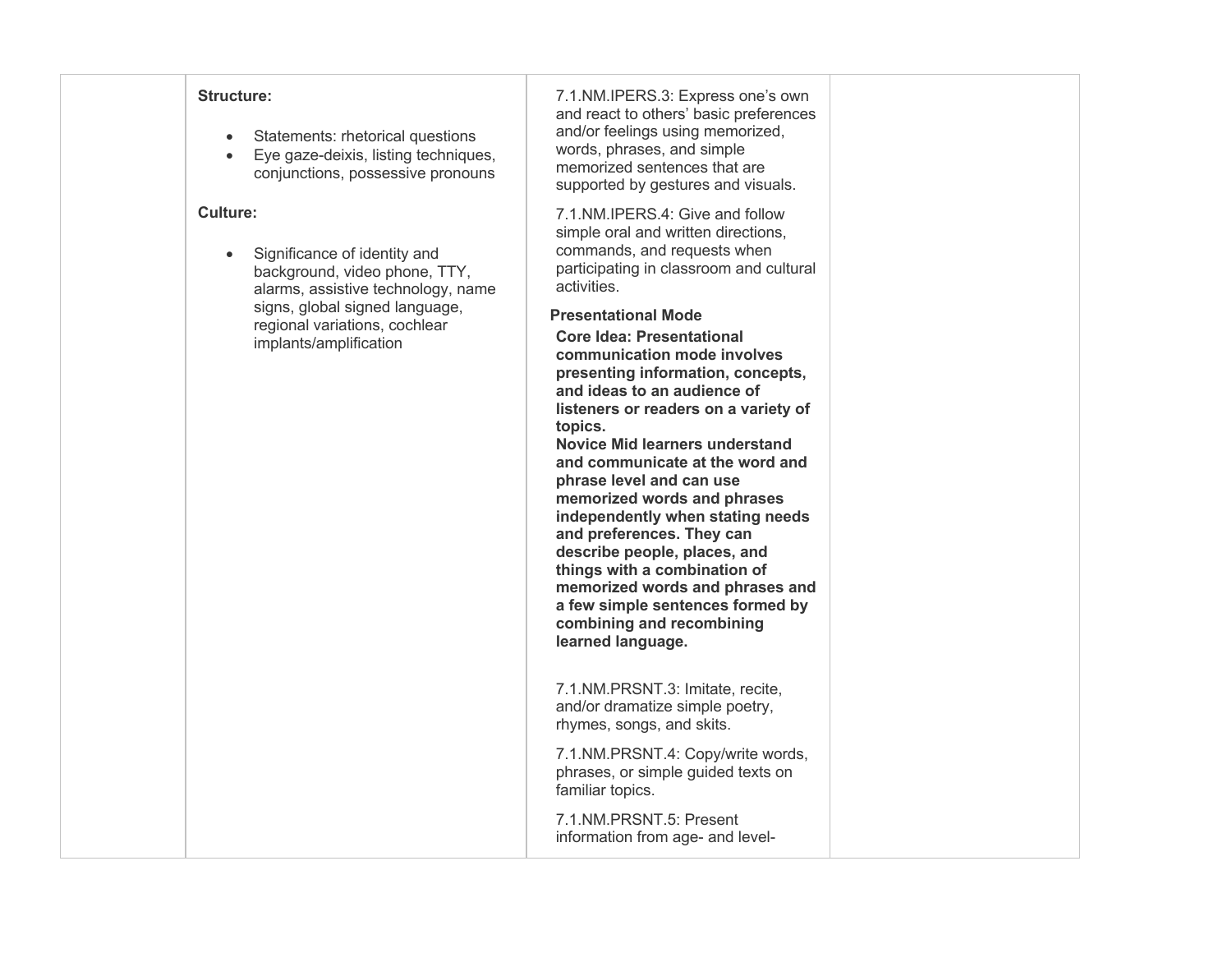|  | appropriate, culturally authentic<br>materials orally or in writing.<br>NJ: 2014 SLS: World Languages<br>NJ: Intermediate-Mid<br><b>C. Presentational Mode</b><br>Linguistic:<br>The Intermediate-Mid language<br>learner understands and<br>communicates at the sentence<br>level and can use strings of<br>sentences independently to:<br>-Handle simple transactions<br>related to everyday life<br>1. Express needs.<br>2. Give reasons.<br>3. Express an opinion and<br>preference.<br>4. Request and suggest. |  |
|--|---------------------------------------------------------------------------------------------------------------------------------------------------------------------------------------------------------------------------------------------------------------------------------------------------------------------------------------------------------------------------------------------------------------------------------------------------------------------------------------------------------------------|--|
|  | 7.1.IM.C.2 Dramatize student-created<br>and/or authentic short plays, skits,<br>poems, songs, stories, or reports.                                                                                                                                                                                                                                                                                                                                                                                                  |  |
|  | 7.1.IM.C.3 Use language creatively to<br>respond in writing to a variety of oral<br>or visual prompts about familiar and<br>some unfamiliar situations.                                                                                                                                                                                                                                                                                                                                                             |  |
|  | 7.1.IM.C.5 Compare the cultural<br>perspectives of the target culture(s)<br>with those of one's own culture, as<br>evidenced through the cultural<br>products and cultural practices<br>associated with each.                                                                                                                                                                                                                                                                                                       |  |
|  | Copyright © State of New Jersey, 1996 -<br>2020.<br><b>American Sign Language I</b><br>Interdisciplinary Standards.docx                                                                                                                                                                                                                                                                                                                                                                                             |  |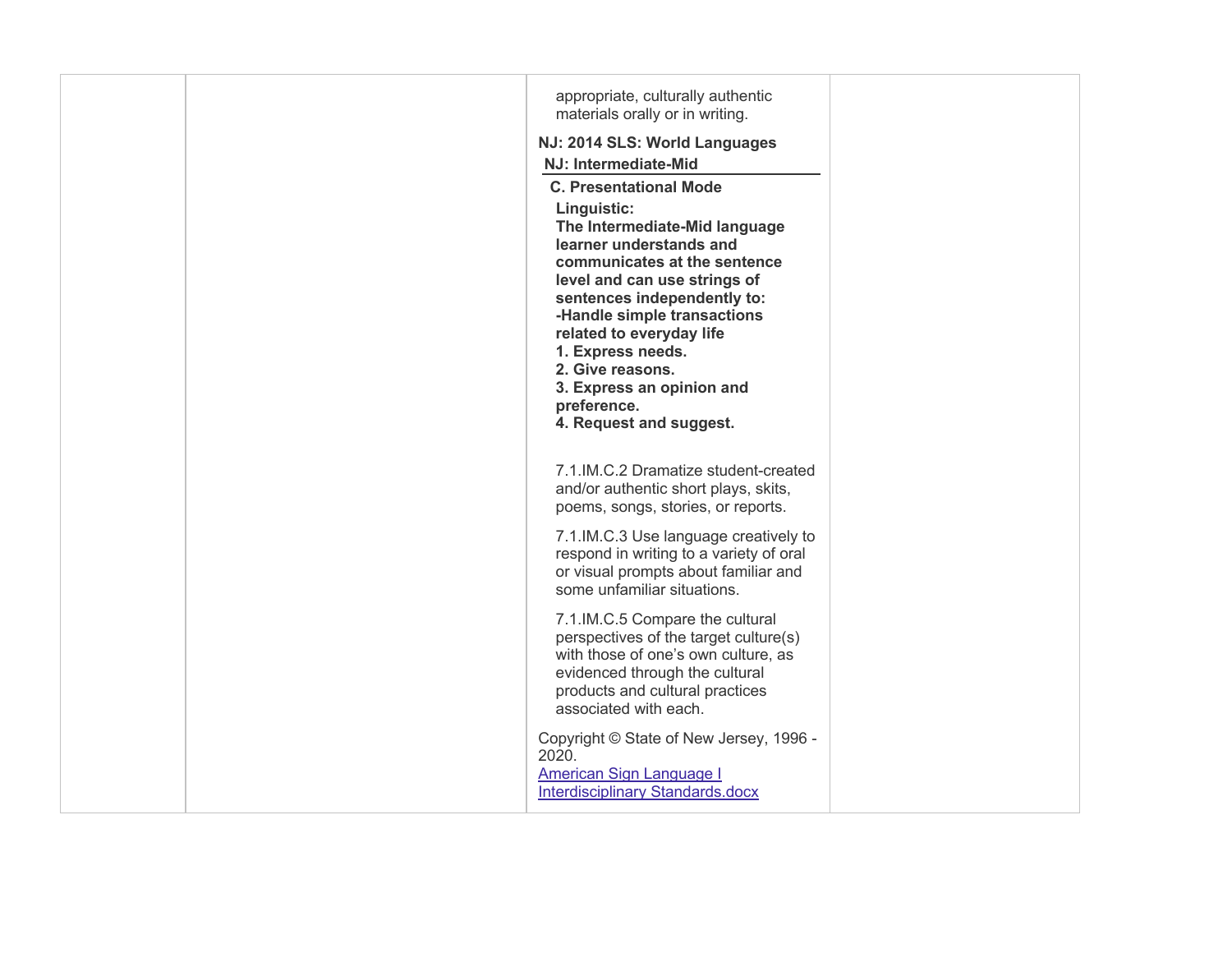| Unit 4:<br>Family and<br>Friends | • To recognize and use gender distinction in<br>ASL (name location)<br>• T o understand and use contrastive<br>structure<br>• T o gain exposure to Deaf art<br>• To sign about family, friends and<br>relationships<br>• To use pronoun signs appropriately in all<br>settings<br>• To expand knowledge of listing and ordering<br>techniques<br>• To expand knowledge of shoulder shifting<br>for multiple concepts<br>• To recognize, label and use compound<br>signs<br>. To identify location and syntax of the age<br>spot<br>• To understand languages evolve and<br>change<br>• To create a project for the World Language<br>Festival<br>• To expand knowledge of other languages<br>and cultures<br>• T o engage in dialogues about relationships<br>• To use appropriate NMS with descriptive<br>vocabulary<br>· To expand knowledge of number distinction<br>in pronouns in ASL<br>• To understand how NMS and movement<br>inflect signs to form adverbs<br>• To expand knowledge of mouth morphemes<br>for size concepts<br>• To develop an understanding of different<br>dynamics and perspectives of hearing and<br>Deaf cultures | NJ: 2016 SLS: English Language Arts<br>NJ: Grades 9-10<br>Language<br><b>NJSLSA.L5 Demonstrate</b><br>understanding of word<br>relationships and nuances in word<br>meanings.<br>L.9-10.5a. Interpret figures of speech<br>(e.g., euphemism, oxymoron) in<br>context and analyze their role in the<br>text.<br>NJ: 2020 SLS: World Languages<br><b>NJ: Novice-Mid</b><br><b>Interpretive Mode</b><br>Core Idea: Learning a language<br>involves interpreting meaning from<br>listening, viewing, and reading<br>culturally authentic materials in the<br>target language.<br><b>Novice Mid learners understand</b><br>and communicate at the word,<br>phrase, and simple sentence level<br>and can independently identify and<br>recognize memorized words and<br>phrases that bring meaning to text.<br>7.1.NM.IPRET.1: Identify familiar<br>spoken and written words, phrases,<br>and simple sentences contained in<br>culturally authentic materials and<br>other resources related to targeted | <b>Core Text</b><br>Master ASL! Level one<br>$\bullet$<br>by Jason Zinza<br>Fingerspelling,<br>Numbers, and Glossing<br>by Jason Zinza<br><b>Supplemental Resources</b><br>www.lifeprint.com<br>www.asl.ms<br>$\bullet$<br>(fingerspelling practice) |
|----------------------------------|-------------------------------------------------------------------------------------------------------------------------------------------------------------------------------------------------------------------------------------------------------------------------------------------------------------------------------------------------------------------------------------------------------------------------------------------------------------------------------------------------------------------------------------------------------------------------------------------------------------------------------------------------------------------------------------------------------------------------------------------------------------------------------------------------------------------------------------------------------------------------------------------------------------------------------------------------------------------------------------------------------------------------------------------------------------------------------------------------------------------------------------------------|----------------------------------------------------------------------------------------------------------------------------------------------------------------------------------------------------------------------------------------------------------------------------------------------------------------------------------------------------------------------------------------------------------------------------------------------------------------------------------------------------------------------------------------------------------------------------------------------------------------------------------------------------------------------------------------------------------------------------------------------------------------------------------------------------------------------------------------------------------------------------------------------------------------------------------------------------------------------------------------------------|------------------------------------------------------------------------------------------------------------------------------------------------------------------------------------------------------------------------------------------------------|
|                                  | • To understand the differences between<br>languages, contact language and signed<br>systems (ex. PSE, Signed English, SEE) • To<br>compare languages with signed systems                                                                                                                                                                                                                                                                                                                                                                                                                                                                                                                                                                                                                                                                                                                                                                                                                                                                                                                                                                       | themes.<br>7.1.NM.IPRET.2: Respond with<br>actions and/or gestures to oral and<br>written directions, commands, and<br>requests that relate to familiar and<br>practiced topics.                                                                                                                                                                                                                                                                                                                                                                                                                                                                                                                                                                                                                                                                                                                                                                                                                   |                                                                                                                                                                                                                                                      |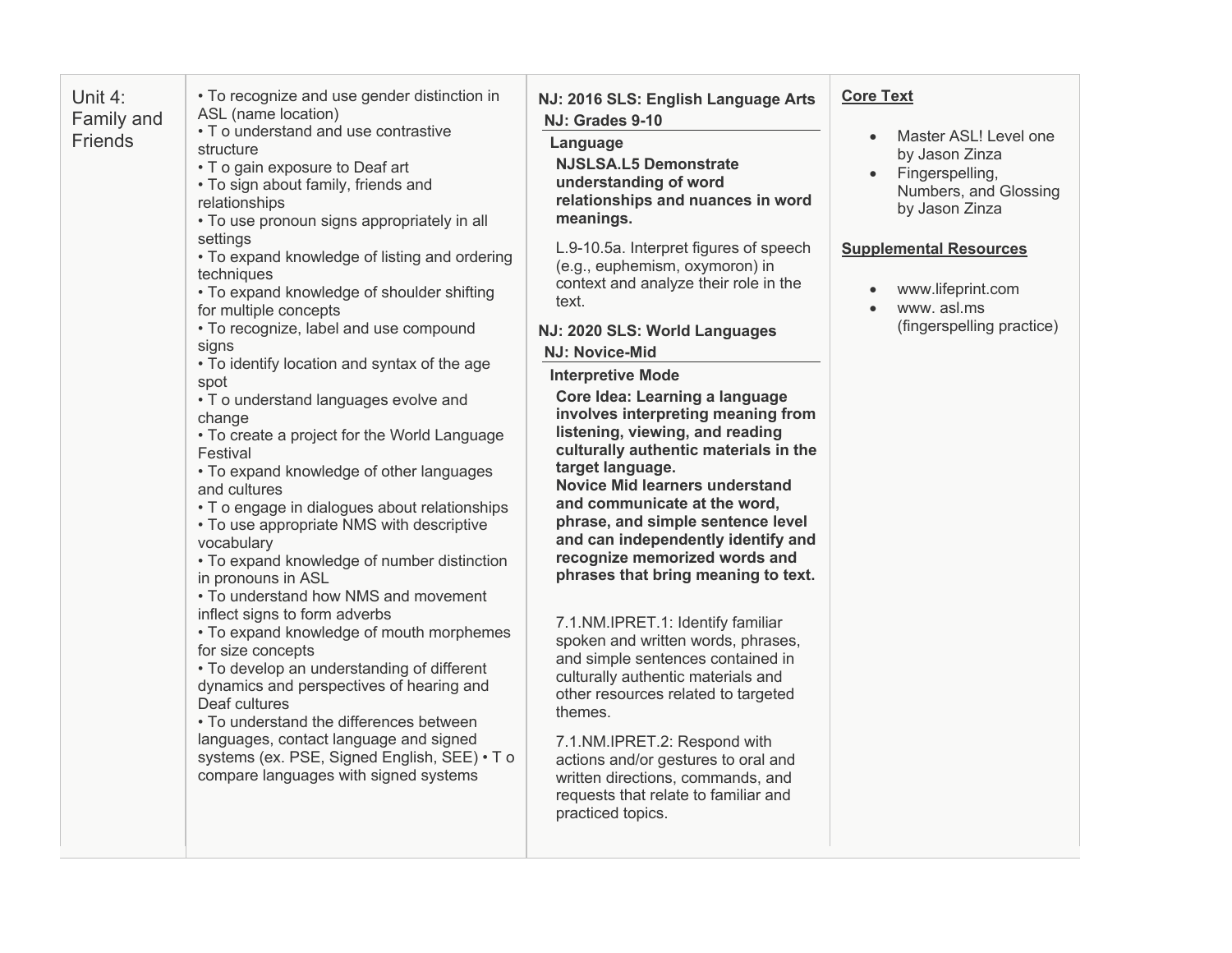|                           |                                                                                                                                                                                                                                                                                                                                                                                                                                                                                                                                                                                                                                                                                                                                                                                                                                                                                                                                                                                                                                                                          | culture(s)/language in familiar and<br>some unfamiliar situations.<br>Copyright © State of New Jersey, 1996 -<br>2020.<br>American Sign Language I<br>Interdisciplinary Standards.docx                                                                                                                                                                                                                                                                                                                                                                                                                                                                                                                                                                                                                                                                                                                                               |                                                                                                                                                                                                                            |
|---------------------------|--------------------------------------------------------------------------------------------------------------------------------------------------------------------------------------------------------------------------------------------------------------------------------------------------------------------------------------------------------------------------------------------------------------------------------------------------------------------------------------------------------------------------------------------------------------------------------------------------------------------------------------------------------------------------------------------------------------------------------------------------------------------------------------------------------------------------------------------------------------------------------------------------------------------------------------------------------------------------------------------------------------------------------------------------------------------------|--------------------------------------------------------------------------------------------------------------------------------------------------------------------------------------------------------------------------------------------------------------------------------------------------------------------------------------------------------------------------------------------------------------------------------------------------------------------------------------------------------------------------------------------------------------------------------------------------------------------------------------------------------------------------------------------------------------------------------------------------------------------------------------------------------------------------------------------------------------------------------------------------------------------------------------|----------------------------------------------------------------------------------------------------------------------------------------------------------------------------------------------------------------------------|
| Unit 5:<br>School<br>Days | • To improve conversational skills<br>• To sign about school and school life<br>• To expand use and knowledge of agent<br>markers<br>• To understand Deaf education options<br>• To expand use of classifiers: (CL:^ 1, 4, bent<br>5, 3, and 1) to give directions/location<br>• To tell time and converse about time<br>• To identify and use the time spot in ASL<br>• To comprehend directions in target<br>language to complete tasks<br>• T o engage in dialogues about locations<br>• To identify agent markers in school<br>vocabulary<br>• To increase visual processing and<br>distinguish differences in similar signed<br>movements and handshapes . To distinguish<br>between multiple meanings/concepts of<br>vocabulary<br>• To expand knowledge of idioms, figurative<br>language in English and ASL<br>• To expose students to a variety of academic<br>vocabulary and figurative language<br>Question(s): Where do you want to go to<br>school/college? What is your favorite class?<br>What is you major? Where is the cafeteria?<br>(give directions) | NJ: 2016 SLS: English Language Arts<br>NJ: Grades 9-10<br>Language<br><b>Conventions of Standard English</b><br><b>NJSLSA.L1 Demonstrate command</b><br>of the conventions of standard<br>English grammar and usage when<br>writing or speaking.<br>L.9-10.1. Demonstrate command of<br>the conventions of standard English<br>grammar and usage when writing or<br>speaking.<br>NJSLSA.L2 Demonstrate command<br>of the conventions of standard<br>English capitalization, punctuation,<br>and spelling when writing.<br>L.9-10.2c. Spell correctly.<br><b>Language Progressive Skills</b><br>L.7.3a. Choose language that<br>expresses ideas precisely and<br>concisely, recognizing and eliminating<br>wordiness and redundancy.<br>NJ: 2020 SLS: World Languages<br><b>NJ: Novice-Mid</b><br><b>Interpretive Mode</b><br>Core Idea: Learning a language<br>involves interpreting meaning from<br>listening, viewing, and reading | <b>Core Text</b><br>Master ASL! Level one<br>by Jason Zinza<br>Fingerspelling,<br>Numbers, and Glossing<br>by Jason Zinza<br><b>Supplemental Resources</b><br>www.lifeprint.com<br>www.asl.ms<br>(fingerspelling practice) |
|                           |                                                                                                                                                                                                                                                                                                                                                                                                                                                                                                                                                                                                                                                                                                                                                                                                                                                                                                                                                                                                                                                                          | culturally authentic materials in the<br>target language.                                                                                                                                                                                                                                                                                                                                                                                                                                                                                                                                                                                                                                                                                                                                                                                                                                                                            |                                                                                                                                                                                                                            |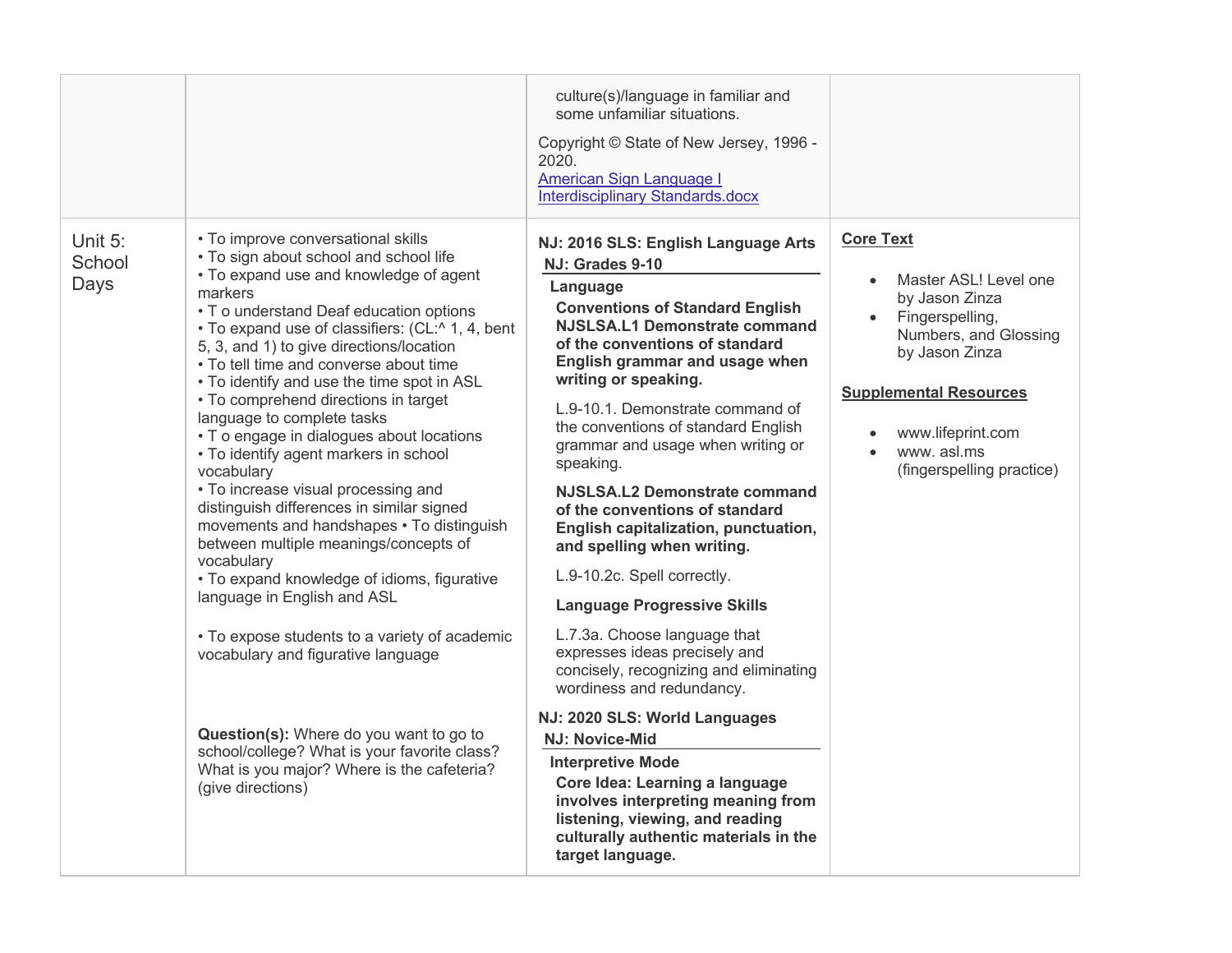use of space/reference points, time spot, **Structure:** Listing techniques (more than 5), agent mark review, signers perspective

 Culture: Discuss controversies related to methods for Deaf children educational placements and instructional

 **Novice Mid learners understand and communicate at the word, and can independently identify and recognize memorized words and phrases that bring meaning to text. phrase, and simple sentence level**

 spoken and written words, phrases, 7.1.NM.IPRET.1: Identify familiar and simple sentences contained in culturally authentic materials and other resources related to targeted themes.

 written directions, commands, and 7.1.NM.IPRET.2: Respond with actions and/or gestures to oral and requests that relate to familiar and practiced topics.

 7.1.NM.IPRET.4: Report on the content of short messages that they hear, view, and read in predictable culturally authentic materials.

 comprehension of brief oral and written messages found in short global issues, including climate 7.1.NM.IPRET.5: Demonstrate culturally authentic materials on change.

**Interpersonal Mode** 

 **Core Idea: Interpersonal meaning between and among communication is the exchange of information and the negotiation of individuals.** 

 **Novice Mid learners understand and communicate at the word and phrase level independently when responding to learned questions, ask memorized questions, state needs and preferences, and briefly**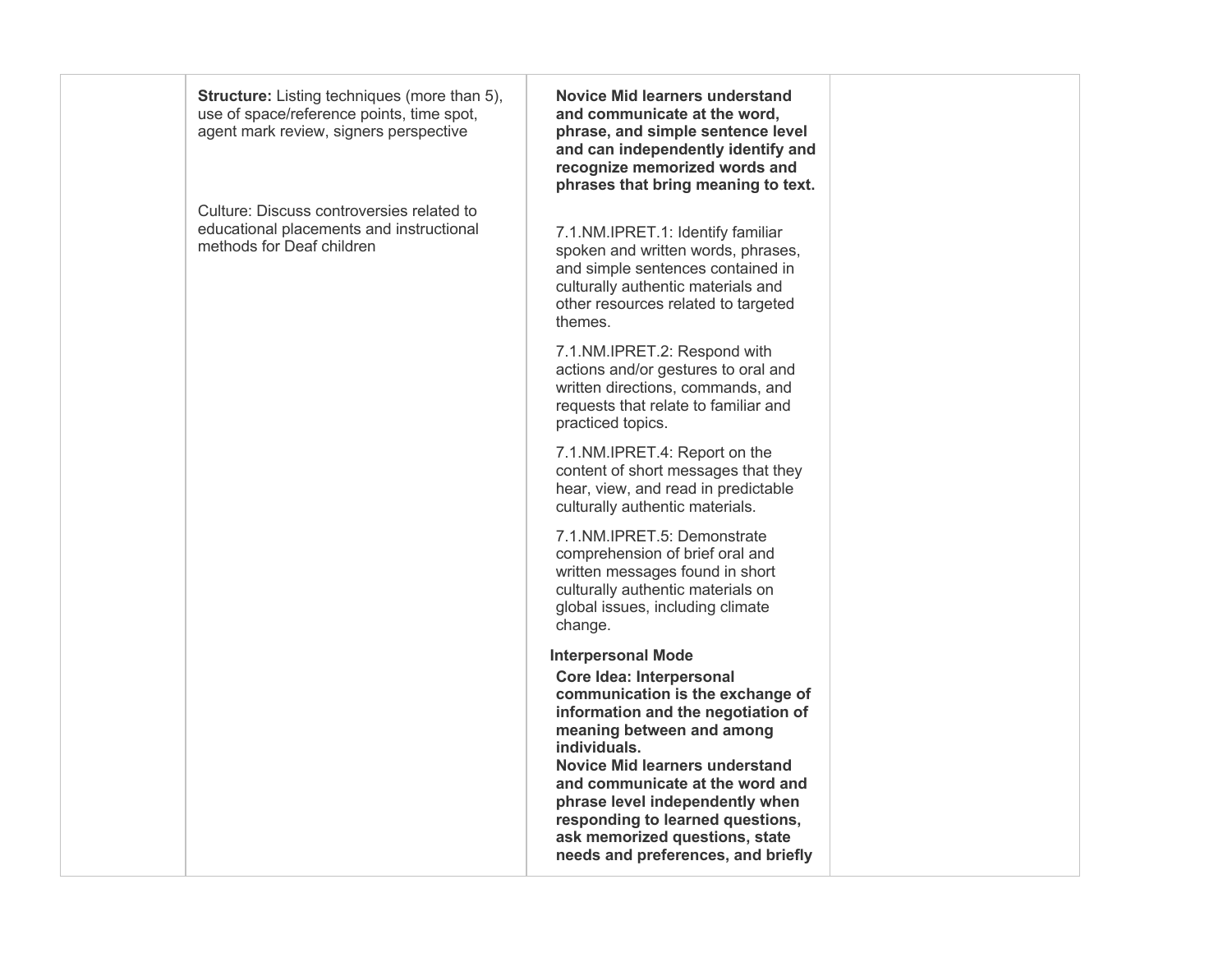| describe people, place, and things.<br>They have no real functional<br>abilities and, therefore, cannot<br>participate in true exchanges of<br>information.                                                                                                                                                                                                                                                                                                  |  |
|--------------------------------------------------------------------------------------------------------------------------------------------------------------------------------------------------------------------------------------------------------------------------------------------------------------------------------------------------------------------------------------------------------------------------------------------------------------|--|
| 7.1.NM.IPERS.1: Request and<br>provide information by asking and<br>answering simple, practiced<br>questions, using memorized words<br>and phrases.                                                                                                                                                                                                                                                                                                          |  |
| 7.1.NM.IPERS.2: Share basic needs<br>on very familiar topics using words,<br>phrases, and short memorized,<br>formulaic sentences practiced in<br>class.                                                                                                                                                                                                                                                                                                     |  |
| 7.1. NM. IPERS. 4: Give and follow<br>simple oral and written directions,<br>commands, and requests when<br>participating in classroom and cultural<br>activities.                                                                                                                                                                                                                                                                                           |  |
| 7.1.NM.IPERS.5: Imitate gestures<br>and intonation of the target culture(s)<br>native speakers when greeting<br>others, during leave-takings, and in<br>daily interactions.                                                                                                                                                                                                                                                                                  |  |
| <b>Presentational Mode</b><br><b>Core Idea: Presentational</b><br>communication mode involves<br>presenting information, concepts,<br>and ideas to an audience of<br>listeners or readers on a variety of<br>topics.<br><b>Novice Mid learners understand</b><br>and communicate at the word and<br>phrase level and can use<br>memorized words and phrases<br>independently when stating needs<br>and preferences. They can<br>describe people, places, and |  |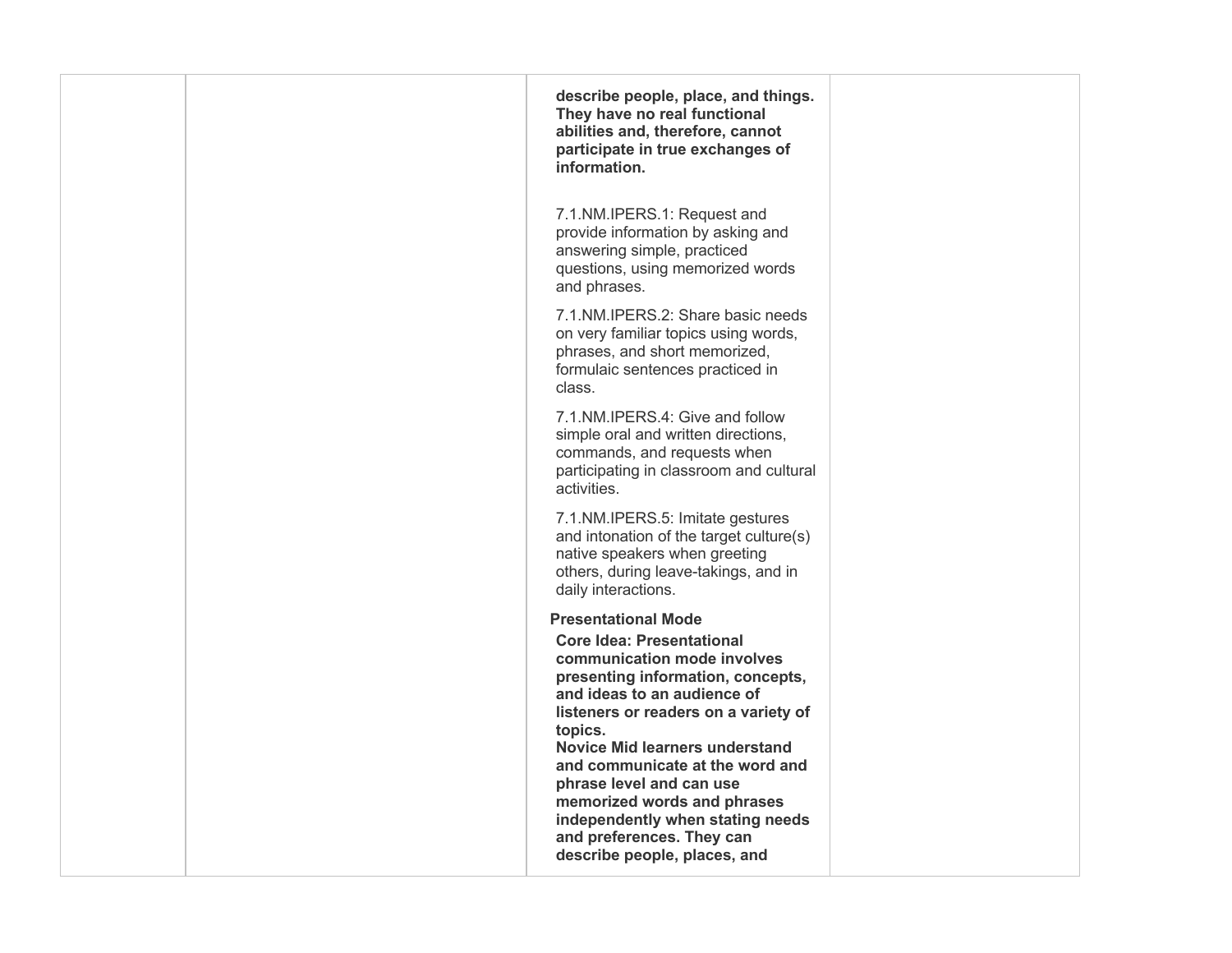|  | things with a combination of<br>memorized words and phrases and<br>a few simple sentences formed by<br>combining and recombining<br>learned language.                                                                                                                                                                                                                                                                                         |  |
|--|-----------------------------------------------------------------------------------------------------------------------------------------------------------------------------------------------------------------------------------------------------------------------------------------------------------------------------------------------------------------------------------------------------------------------------------------------|--|
|  | 7.1.NM.PRSNT.5: Present<br>information from age- and level-<br>appropriate, culturally authentic<br>materials orally or in writing.                                                                                                                                                                                                                                                                                                           |  |
|  | NJ: 2014 SLS: World Languages                                                                                                                                                                                                                                                                                                                                                                                                                 |  |
|  | NJ: Intermediate-Mid                                                                                                                                                                                                                                                                                                                                                                                                                          |  |
|  | A. Interpretive Mode                                                                                                                                                                                                                                                                                                                                                                                                                          |  |
|  | Linguistic:<br>The Intermediate-Mid language<br>learner understands and<br>communicates at the sentence<br>level and can use strings of<br>sentences independently to:<br>-Identify the main idea and some<br>supporting details when reading.<br>-Understand the gist and some<br>supporting details of<br>conversations dealing with<br>everyday life.<br>-Infer the meaning of some<br>unfamiliar words when used in<br>familiar contexts. |  |
|  | 7.1.IM.A.1 Compare and contrast<br>information contained in culturally<br>authentic materials using electronic<br>information sources related to<br>targeted themes.                                                                                                                                                                                                                                                                          |  |
|  | 7.1.IM.A.3 Analyze the use of verbal<br>and non-verbal etiquette (i.e.,<br>gestures, intonation, and cultural<br>practices) in the target culture(s) to<br>determine the meaning of a message.                                                                                                                                                                                                                                                |  |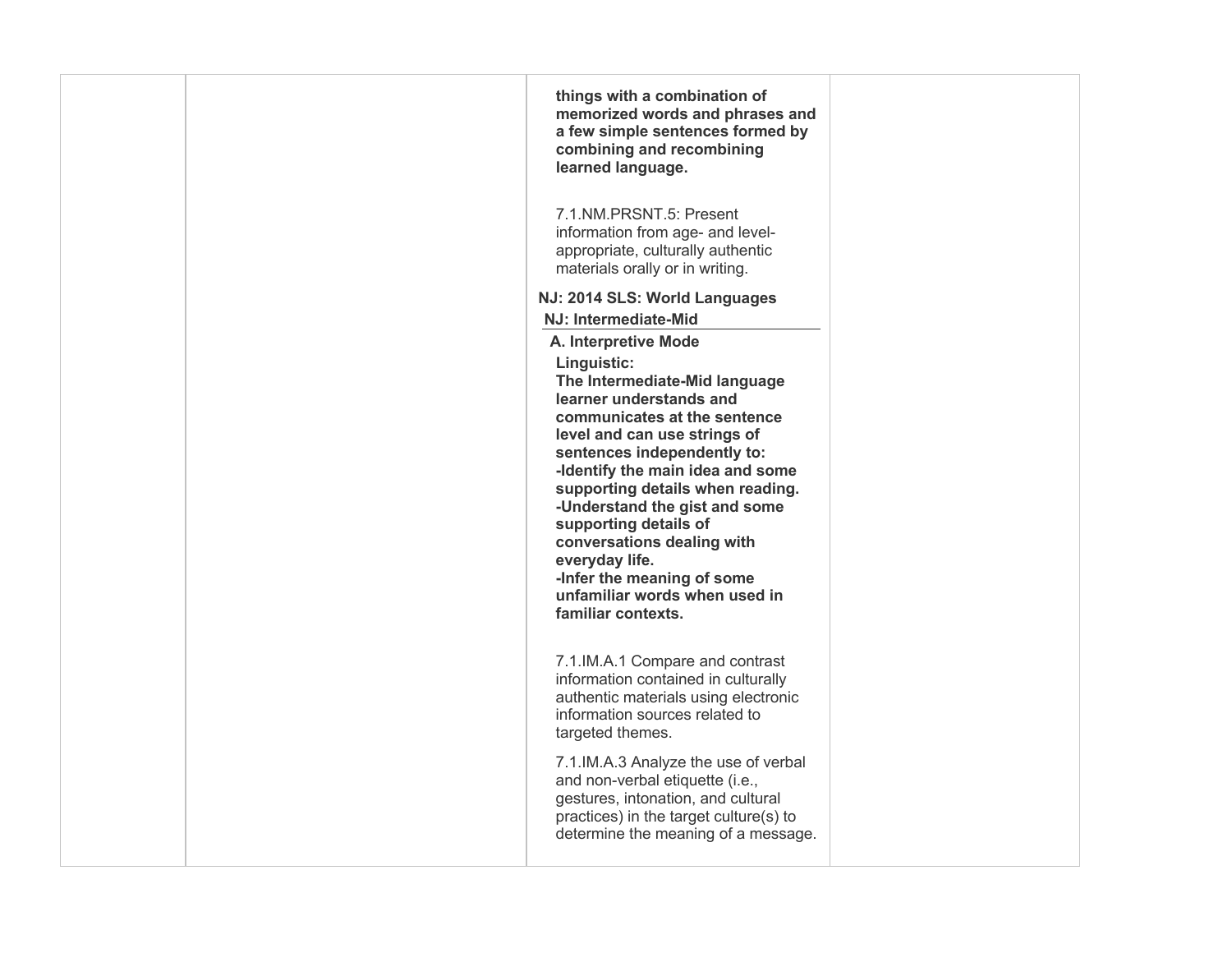|           |                                                                       | 7.1.IM.A.5 Comprehend<br>conversations and written information<br>on a variety of familiar and some<br>unfamiliar topics.<br>Copyright © State of New Jersey, 1996 -<br>2020.<br><b>American Sign Language I</b><br>Interdisciplinary Standards.docx |                                                         |
|-----------|-----------------------------------------------------------------------|------------------------------------------------------------------------------------------------------------------------------------------------------------------------------------------------------------------------------------------------------|---------------------------------------------------------|
|           |                                                                       |                                                                                                                                                                                                                                                      |                                                         |
| Holocaust | For students to appreciate the causes and<br>impact of the Holocaust. |                                                                                                                                                                                                                                                      | <b>Holocaust Curriculum</b><br>Universal9-12.docx       |
|           |                                                                       |                                                                                                                                                                                                                                                      | LGBTQ Curriculum.docx<br>https://www.teach.lgbt/subject |